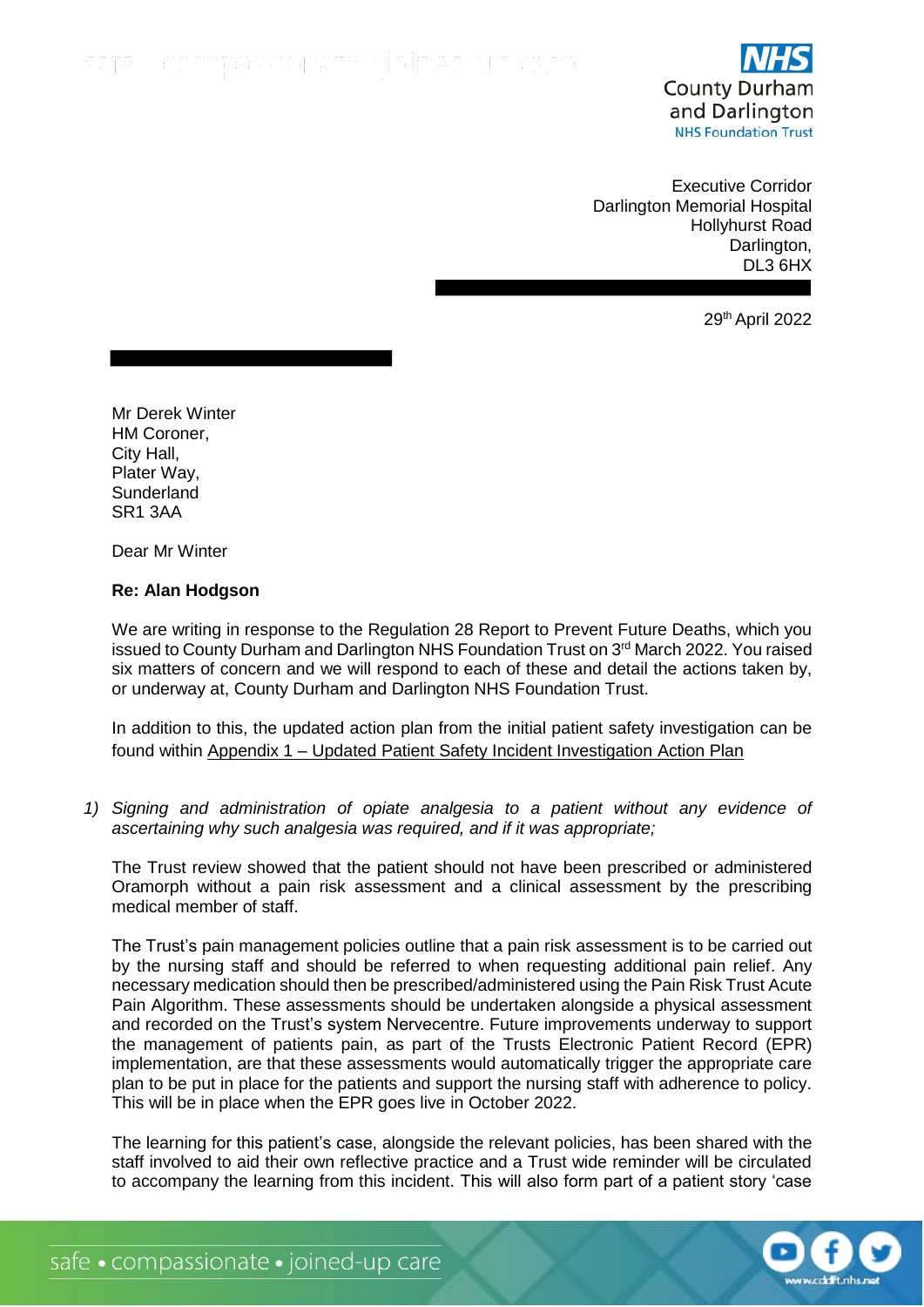

study' that will be shared at Senior Nurses meetings, Sisters away days and Medical forums with consent from the patients family.

*2) Failure by the on-call Registrar to review a patient in the early hours of the morning when called for advice by the FY1 doctor;*

To ensure learning is embedded across the Organisation to prevent future risk of death a patient story is being compiled (with family consent) which highlights the key learning in this case, including the need for senior review and onward escalation. This will initially be presented to both the Medical Speciality meeting and the Junior Doctor workshop to extend learning to their colleagues, and will then be utilised in all Deteriorating Patient and Resuscitation Training sessions. The frequency of this training and the clinical staff that this will reach is described in greater detail in point 3 of the updated action plan (Appendix 1).

In relation to the individual members of staff involved in the care of this patient, the Registrar has reflected on their involvement in the patient's care, and this has been included in their revalidation portfolio. They have also discussed the case with their clinical/educational supervisor. The Foundation Doctor has confirmed that they have also met with their supervisor and also reflected on the case, they have since said that they have learned a lot from the case.

*3) Failure by a Consultant Physician to follow an established Vascular Pathway despite clearly recognising the correct diagnosis of acute lower limb ischaemia;*

The Trust has committed to providing education on the Vascular Pathway to Junior Doctors and therefore it has been included in the Trust induction programme and the training sessions for the rotational Foundation Doctors. The training need will also be shared with the Medical and Nursing School Dean's to ensure the pathway is included within pre-registration training if not already.

The Trust has also included the vascular pathway within all Care Group Governance meetings, ensuring that any key policies/updates are discussed and then disseminated.

As previously mentioned in point 3 of this letter a patient story case study will be included in all Deteriorating Patient and Resuscitation Training.

To further increase the awareness of the pathway, as part of a service improvement initiative, a plan has been put in place to develop a stand-alone e-learning package for vascular emergencies which will be updated as required in line with any changes to the pathway. This will be in addition to the mandatory training for staff to access for further education and development. A simulation scenario, to include the key learning themes, is also being developed and will be included in the Trust simulation sessions once available.

*4) Poor communication between medical and radiology doctors resulting in; delays in CTA being performed; inadequate imaging being performed; and a complete lack of urgency in reporting the findings of the CTA to the requesting doctors*

The Radiology manager confirmed following the RCA that there were site pressures at that time that the CTA was required, and that 13 other patients required scanning between the request time and scan time for this patient.

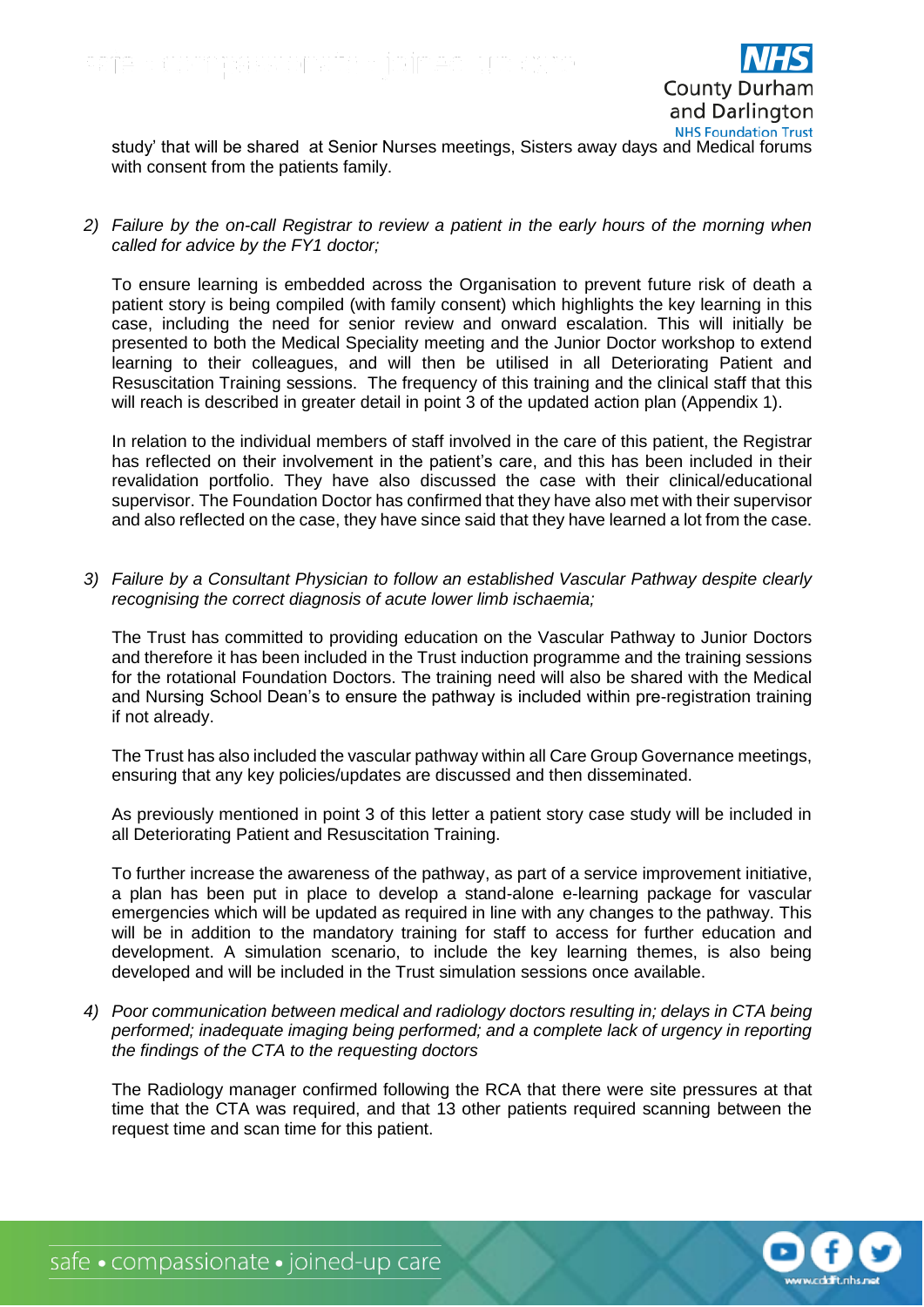

At the time that the incident occurred staff were reminded to follow the duty radiologist system and to agree the level of urgency upon discussion with the department. This includes agreeing on an appropriate scan time and turnaround time for the report depending on the clinical presentation of the patient. The duty radiologist and ward team are to communicate with the CT staff to aid with the prioritisation of incoming cases.

Going forward it has been agreed that the duty radiologist will alert the CT reporter to any urgent cases. The radiology level of urgency request protocol will now be included in medical teaching sessions and within simulation training.

Additional actions have also been agreed to support in the prevention of future issues. A biannual review of all of the requests will take place to identify if resilience has deteriorated over time and to highlight any changes; this will also ensure the process is still working as expected and identify whether the prioritisation of requests requires focus.

*5) Very poor standard of care in respect of continuity of care; leaving the vascular referral to Sunderland to a very junior doctor on-call who did not even know the patient;*

In addition to the ongoing education previously described the following actions have also been taken.

A review of the standard operating procedure for both internal and external handovers and the standard operating procedure for escalation are to take place by 31<sup>st</sup> June 2022. An internal audit will also be carried out looking at the referrals and transfers to specialist services to identify where service improvement is required. The audit is due to be completed by 1st July 2022.

The process of escalation is to be reinforced to ensure senior decision makers are aware of patients and their ongoing investigations and outstanding results to allow them to make recommendations on life threatening diagnoses. This action will be implemented and completed by 1<sup>st</sup> June 2022.

*6) An insufficiently robust review by The Trust of the circumstance leading to the death of Mr Alan Hodgson and of the lessons to be learnt from it, i.e. an insufficient review of the vascular pathway, including its dissemination, awareness and continuous training to improve the importance of the rapid escalation of care against the background of effective communications and handovers between staff to promote holistic patient care.*

Extensive work is ongoing to both increase the awareness of the vascular pathway and improve the training provided in relation to it across the Organisation. As described earlier in this response, and in further detail in the updated action plan (Appendix 1), learning in the form of patient story will be shared at all forums attended by clinicians and then going forward included in mandatory training sessions for all clinical staff. An e-learning module in relation specifically to the vascular pathway is being developed for staff to complete.

In addition to the internal policy review described under matter 5, an inter-organisational review is to take place with the regional Acute Trusts, tertiary units and the North East Ambulance Service (NEAS) within the Vascular Network, to look at the shared vascular pathway and how patients should be managed when a life and limb threatening emergency requires clinical surgical attention. A date is yet to be agreed with the Vascular Network however the target date has been set to 31<sup>st</sup> July 2022.